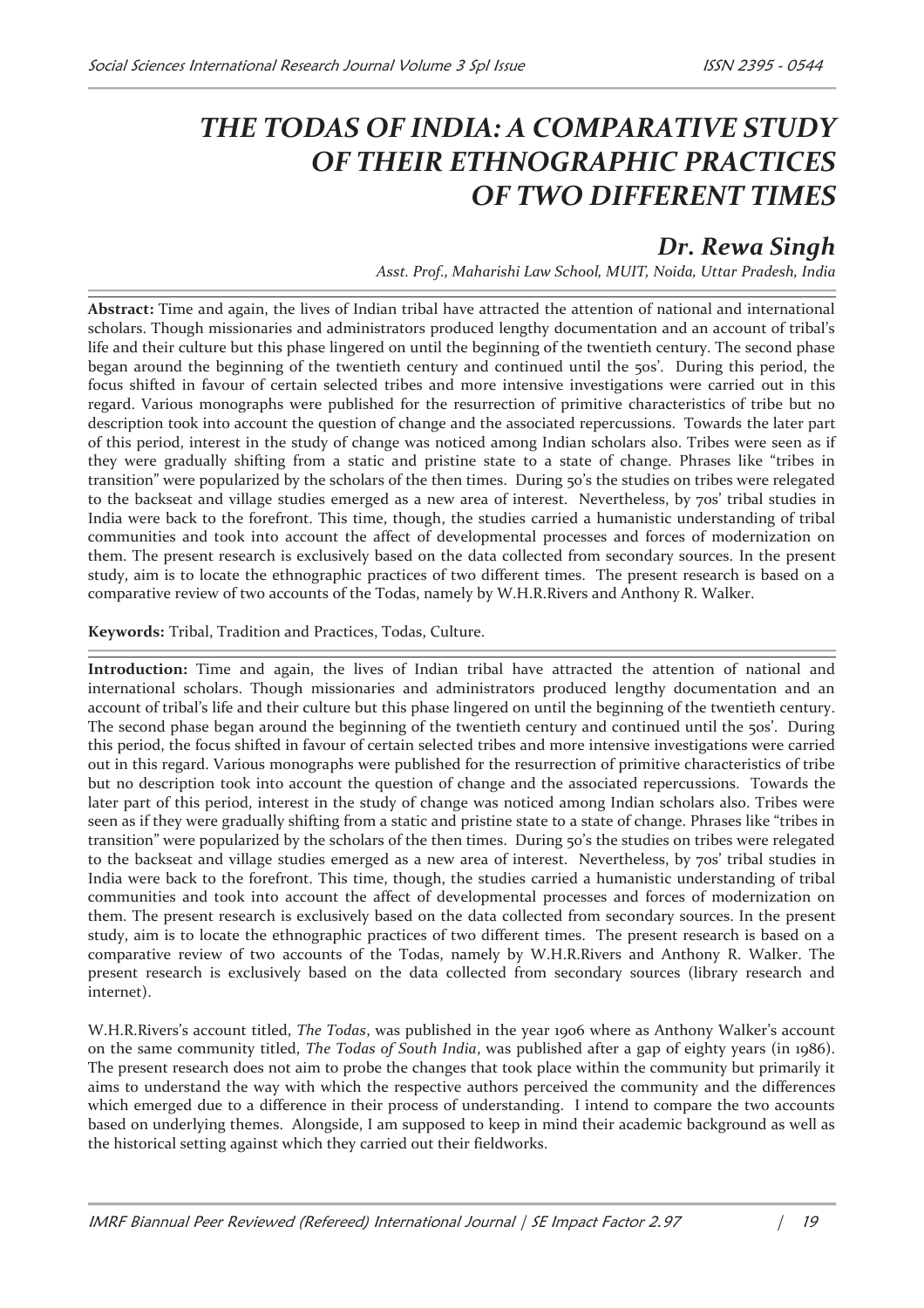**W.H.R. Rivers:** W. H. R. Rivers, born on 12 March 1864 as William Halse Rivers Rivers, was a man of many talents and interests. As a physiologist, psychologist, psychiatrist and anthropologist, he contributed and helped to shape the development of academic disciplines. His contributions to anthropology lie mainly in the development of systematic field methodologies and the shaping of the Cambridge University department of anthropology. Although Rivers is not taken to have contributed to the development of a particular theoretical position, his work towards the creation of anthropology as a science is probably his most lasting influence, which, although never achieved, did produce a systemization of field work and field methodologies, especially the genealogical method.

**Anthony R. Walker:** On the other hand, Walker was an undergraduate student studying at Osmania University, Hyderabad. It was because of his friend and a fellow-student, A.Gopal Krishan that he was exposed to the Toda people (in 1960). He was studying Indian cultural history, religion and philosophy at the campus. However, his interest shifted from Indology to anthropology and as a result, he applied for admission to the institute of Social Anthropology at Oxford. He chose to write his B.Litt thesis on the Toda but later, he shifted his area of ethnographic focus from south to Southeast Asia. He held research and teaching positions in Thailand, Malaysia and Singapore. His D.Phil. thesis and many other publications' were on Tibeto-Burmanspeaking Lahu people. Somewhere down the line, his work on Toda was delayed. However, as he was staying in Southeast Asia, he made frequent (even if short) trips to South India e.g. in 1965 and 1969-1970. He had spent five university vacations (while he was teaching in NUS; 1974, 1976, 1977, 1978 and 1981) in the Nilgiris. This suggests that he was in touch with the Toda for close to twenty years. Still, he calls his study as a library study informed by fieldwork rather than field ethnography. It will not be wrong to say that Anthony Walker began his academic odyssey in the discipline of anthropology from the Toda people.

**A Comparative Overview of their Works:** Toda have been studied before Rivers as well. The first observer to produce an authentic record of the Toda, a Jesuit priest, preceded Rivers to the Nilgiris by close to three centuries. But Rivers was able to discover more than all the earlier writers put together. His findings corrected much of the earlier records on Toda. The monograph by Rivers centers on religion and social organization. In the initial chapters (until chapter XI), he has talked extensively about the dairies and the associated rituals. He talks about the sacred dairy cult but as one proceeds further one finds the "ready-made categories" (the term used by Rooksby in his Oxford B.Litt thesis, 1951) like, kinship, magic, clans, crime etc. Rivers's has tried to cover all the areas of the Toda life. *The Todas* comes out as all-inclusive account comprising of minute details, which the writer is aware of. He says in his preface that he was not interested in merely recording the beliefs and customs of people but wanted to demonstrate the anthropological method as well. The method to which he has referred is the collection of extensive genealogies and the information derived from this data could be further used to investigate other facets of social life including ritual. He provided seventy-two genealogical charts.

Since Rivers's time, much has been written on the Todas. Still his account is a marvelous piece of anthropological research. His book has an important role in the Indian Ethnography. What makes me more appreciative of Rivers's work is the veracity with which he has been able to bring about the intricacies of social organization of the Todas along with the minute details regarding the ritual practices, in spite of a short fieldwork. The impact of his account can be felt from my personal experiences and I am sure, it is the case in many other Indian universities where students are still taught that Toda is a polyandrous community. It has been more than a century since Rivers mentioned this in his monograph. This ethnography is regarded as a major teaching resource and a student of anthropology is supposed to know about this pioneering study. However, I feel, it has a drawback as the students know nothing about the Toda but a description, frozen and preserved with time. Rivers's account can be used as an introductory reading to understand how Todas lived 100 years back. The Todas contains examples of institutions like adelphic polyandry, social paternity, and female infanticide, the cult of dairy, pastoralism and extreme devotion. The era to which Rivers belonged highlighted on the anthropology of others especially isolated communities. The colonial definition of tribes laid emphasis on the isolated existence of tribal communities and the same parameter was used while studying Toda in India.

Anthony Walker's work deconstructs this view. In his book, The Todas of South India, he states that he does not wish to update the ethnography. Neither does he intend to focus on the changes in the Toda community. As per him, his chief concern is to correct the view of Toda society as an isolated, non-Hindu, 'tribal' people (as depicted by Rivers). Walker quotes Rooksby and refrains himself from castigating Rivers on the grounds of